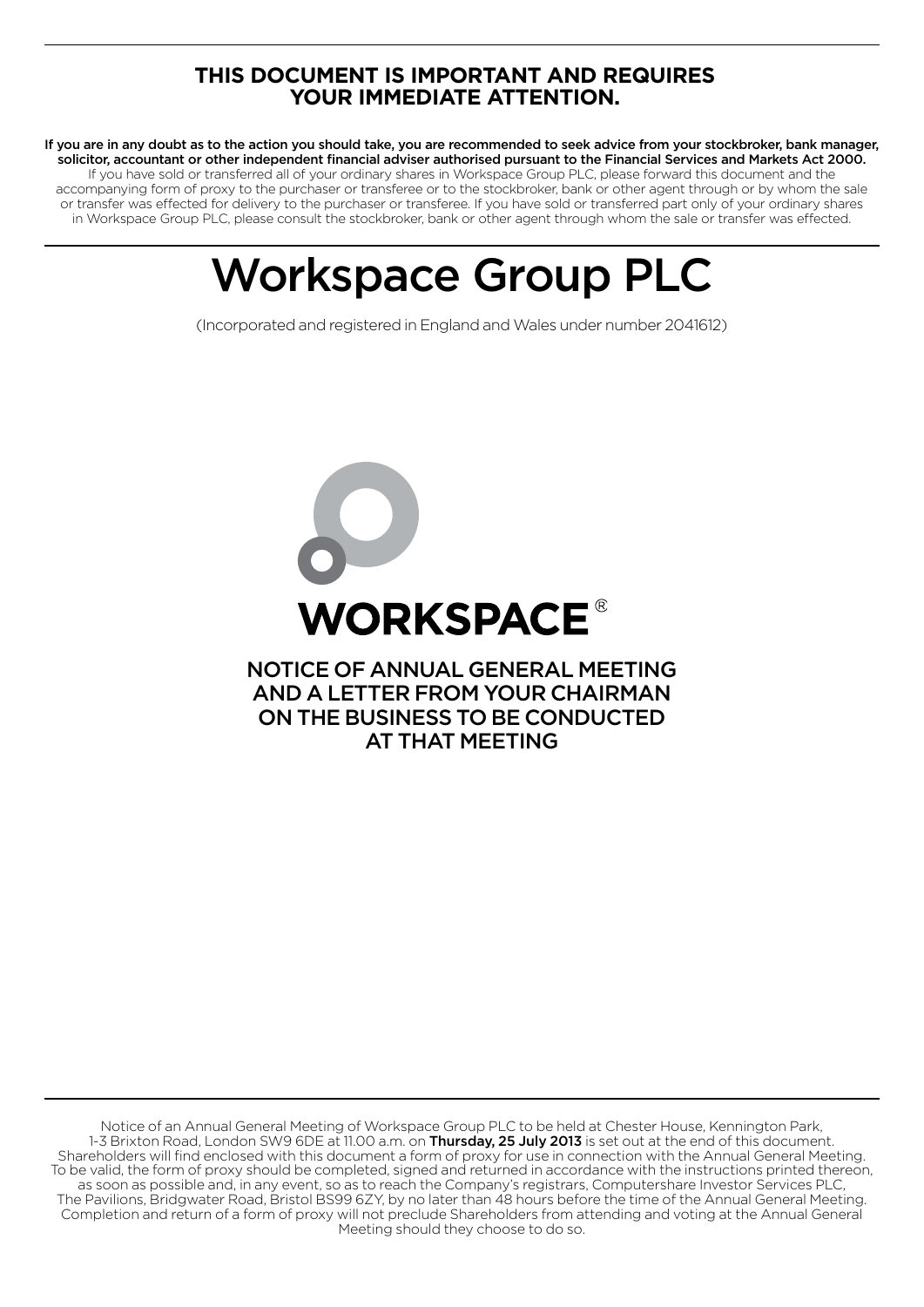# **Definitions**

In this document, except where the context otherwise requires, the following expressions shall have the following meanings:

| <b>ABI</b>                              | the Association of British Insurers:                                                                                                                                                                  |
|-----------------------------------------|-------------------------------------------------------------------------------------------------------------------------------------------------------------------------------------------------------|
| <b>AGM or Annual General Meeting</b>    | the annual general meeting of the Company convened for Thursday, 25 July 2013.<br>notice of which is set out at the end of this document, or any reconvened meeting<br>following adjournment thereof; |
| <b>Annual Report and Accounts</b>       | the annual report and accounts of the Company for the financial year ended 31<br>March 2013 and the reports of the Directors and auditors thereon;                                                    |
| <b>Articles</b>                         | the articles of association of the Company currently in force;                                                                                                                                        |
| <b>Board or Directors</b>               | the directors of the Company for the time being:                                                                                                                                                      |
| Company                                 | Workspace Group PLC;                                                                                                                                                                                  |
| <b>Ordinary Shares</b>                  | the ordinary shares of £1.00 each in the capital of the Company;                                                                                                                                      |
| <b>Shareholders</b>                     | holders of ordinary shares in the capital of the Company;                                                                                                                                             |
| <b>Shareholders' Rights Regulations</b> | the Shareholders' Rights Regulations 2009; and                                                                                                                                                        |
| the Act                                 | the Companies Act 2006.                                                                                                                                                                               |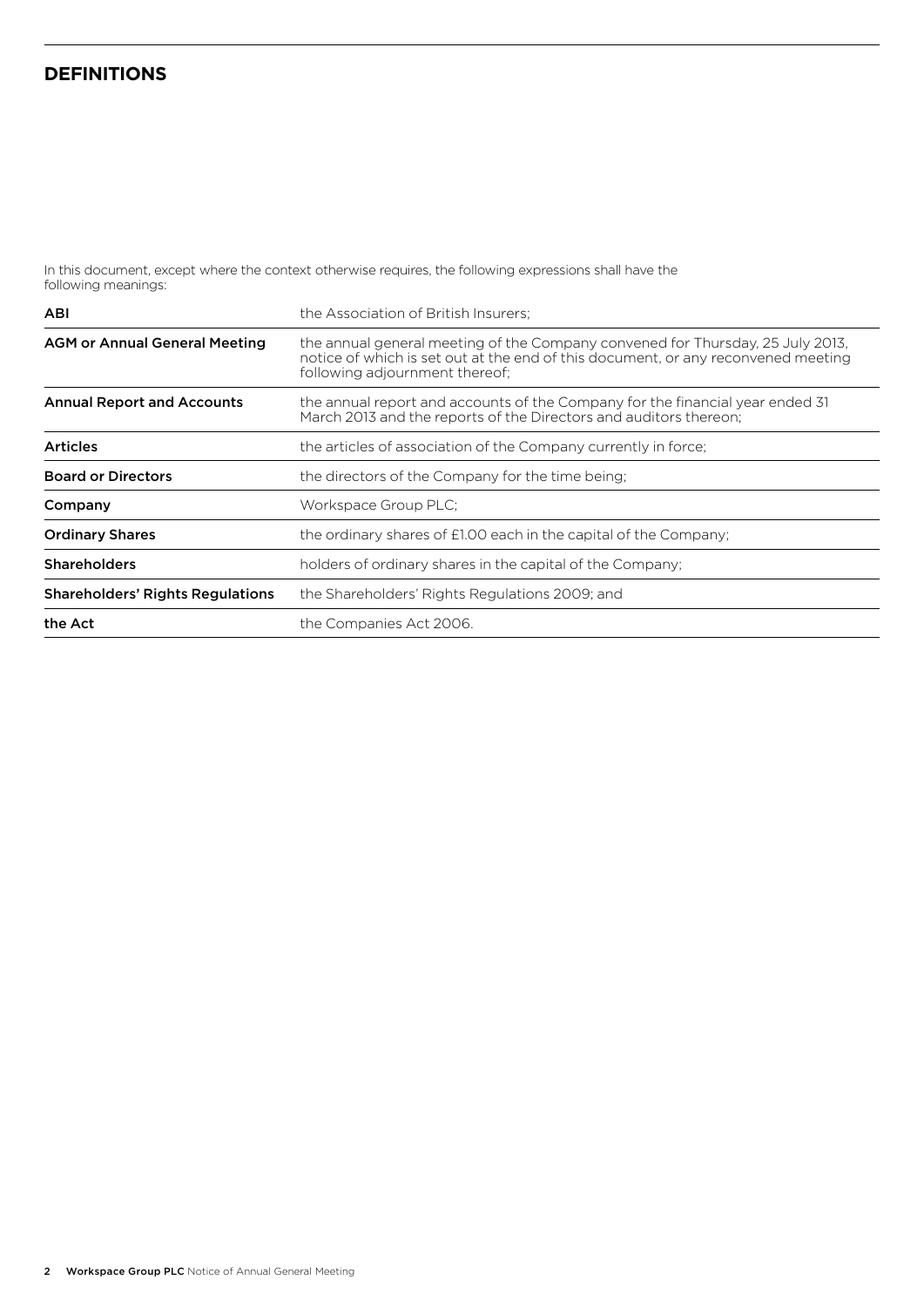

# Workspace Group PLC

(Incorporated and registered in England and Wales under number 2041612)

**Daniel Kitchen** (Non-Executive Chairman) **Jamie Hopkins** (Chief Executive Officer) **Graham Clemett** (Chief Financial Officer) **Bernard Cragg** (Non-Executive Director) **John Bywater** (Non-Executive Director) **Maria Moloney** (Non-Executive Director) **Chris Girling** (Non-Executive Director) **Damon Russell** (Non-Executive Director)

To Shareholders and, for information only, to share option holders

**Directors: Registered office:**

Chester House Kennington Park 1-3 Brixton Road London SW9 6DE

19 June 2013

Dear Shareholder

#### **Notice of Annual General Meeting and explanation of business**

#### **INTRODUCTION**

I am pleased to invite you to the twenty-seventh annual general meeting of the Company, to be held at Chester House, Kennington Park, 1-3 Brixton Road, London SW9 6DE, at 11.00 a.m. on Thursday 25 July 2013.

A formal notice convening the AGM is set out on pages 7 to 9 of this document and an explanation of each of the resolutions that the Directors will be proposing at the AGM is set out below.

#### **Annual Report and Accounts (Resolution 1)**

The business of the AGM will begin with a resolution to receive and adopt the Annual Report and Accounts. Shareholders will have the opportunity to put any questions on the Annual Report and Accounts to the Board before the resolution is proposed at the AGM.

#### **Declaration of final dividend (Resolution 2)**

Shareholders will be asked to approve the declaration and payment of a final dividend of 6.45 pence per Ordinary Share in respect of the financial year ended 31 March 2013. If approved at the AGM, this dividend will be paid to Shareholders entered on the register of members at the close of business on 12 July 2013. The payment date will be 2 August 2013.

#### **Election and re-election of Directors (Resolutions 3 to 9)**

Mr Girling and Mr Russell, who were appointed to the Board on 7 February 2013 and 29 May 2013 respectively as Non-Executive Directors, will be offering themselves for election, as required by the Articles. Both Mr Girling and Mr Russell do not have service contracts with the Company but their respective appointments are each terminable on 3 months' notice. The Board consider that Mr Girling and Mr Russell meet the independence criteria prescribed in the UK Corporate Governance Code (published by the Financial Reporting Council in September 2012) (formerly the UK Combined Code) (Code) as they are independent in character and judgement and there are no relationships or circumstances which are likely to affect, or could appear to affect, their judgement.

The Articles also require one-third of the current Directors to retire by rotation at every annual general meeting. However, the Company is adopting the requirements of the Code in relation to Directors' appointments and in particular the annual re-election of all Directors. Therefore, in accordance with provision B.7.1 of the UK Corporate Governance Code, all of the other Directors will retire at the AGM and being eligible offer themselves up for re-election. In relation to all of the Directors seeking re-election, I can confirm that, following formal performance evaluation, their performance continues to be effective and they continue to demonstrate commitment to their roles as Directors, including commitment of the necessary time for Board and committee meetings and other duties. The Board is satisfied that each of the Non-Executive Directors offering themselves for re-election remain independent in character and judgement and that there are no relationships or circumstances which are likely to affect or could appear to affect their judgement.

Biographical details of each of the Directors are set out on pages 30 to 31 of the Annual Report and Accounts.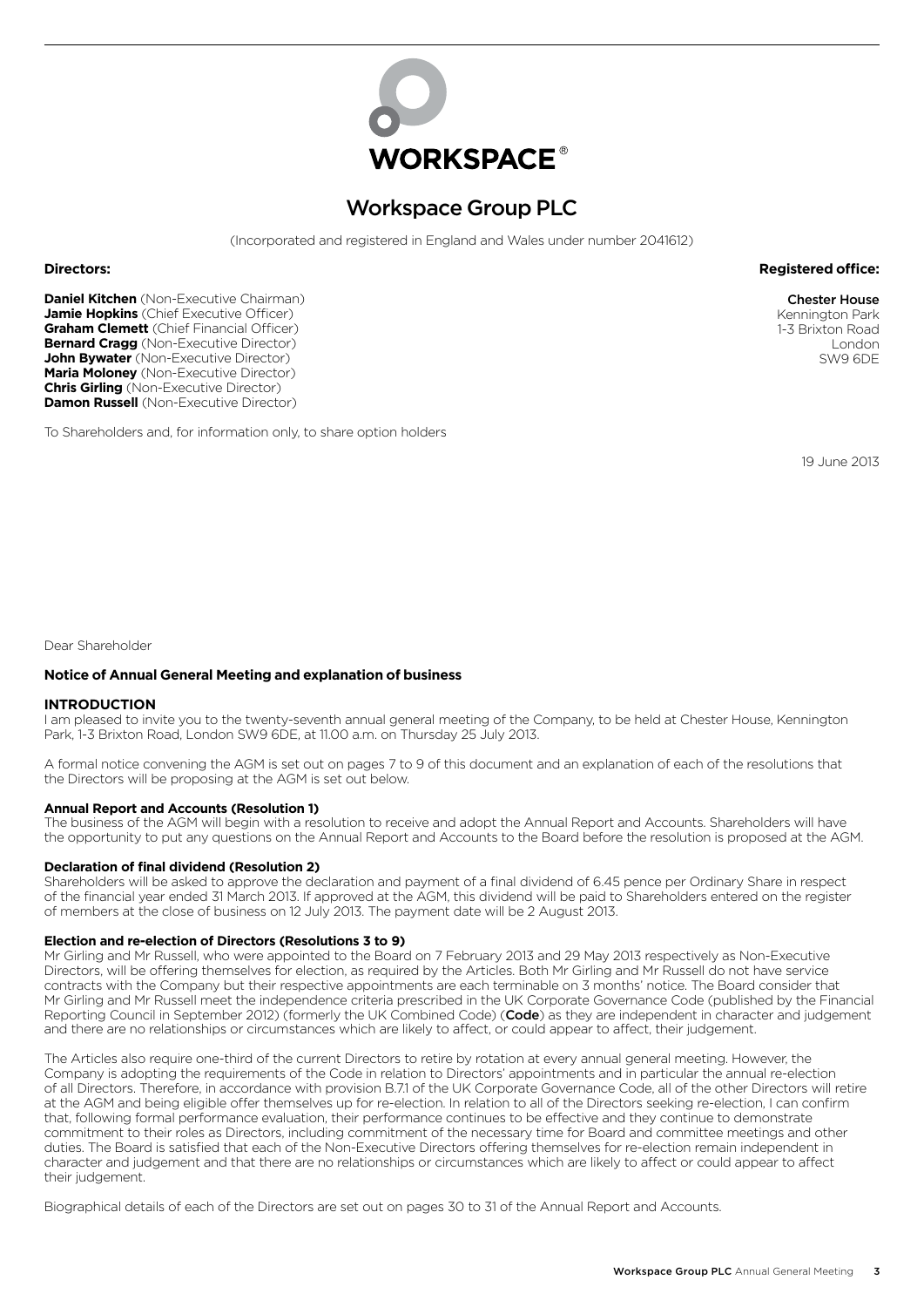#### **Directors' Remuneration Report (Resolution 10)**

Shareholders are asked to receive and approve the Directors' Remuneration Report for the financial year ended 31 March 2013. This contains the remuneration policy for the Board, and is set out on pages 45 to 60 of the Annual Report and Accounts.

#### **Re-appointment and remuneration of auditors (Resolutions 11 and 12)**

The Company is required at each general meeting at which accounts are presented to appoint auditors to hold office until the next such meeting. Accordingly, the Shareholders will be asked to re-appoint PricewaterhouseCoopers LLP as the Company's auditors until the conclusion of the next annual general meeting in 2014 and to grant authority to the Directors to determine their remuneration.

#### **Renewal of authority to allot equity securities (Resolution 13)**

The authority given to the Directors to allot further shares or to grant rights to subscribe for, or to convert securities into ordinary shares in the capital of the Company requires the prior authorisation of the shareholders in general meeting under section 551 Companies Act 2006.

Upon the passing of the Resolution 13, (pursuant to paragraph (a)(i) of Resolution 13) the Directors will have the necessary authority until the date of the next annual general meeting in 2014 or, if earlier, 30 September 2014 to allot and/or grant equity securities (as defined in section 560(1) of the Act), up to an aggregate nominal amount of £48,332,611 (being approximately one-third of the current issued ordinary share capital of the Company as at 14 June 2013 (being the latest practicable date prior to publication of this document)).

In addition, in line with guidance issued by the ABI on the expectations of institutional investors in relation to the authority of directors to allot shares, upon the passing of Resolution 13 (pursuant to paragraph (a)(ii) of Resolution 13) the Directors will have authority, until the date of the next annual general meeting of the Company in 2014 to allot and/or grant equity securities (as defined in section 560(1) of the Act) in connection with a rights issue in favour of Shareholders up to an aggregate nominal amount equal to £96,665,223 as reduced by the aggregate nominal amount of any shares issued under paragraph (a)(i) of Resolution 13. This amount (before any reduction) represents approximately two-thirds of the current issued ordinary share capital of the Company as at 14 June 2013 (being the latest practicable date prior to publication of this document).

In order to ensure that the maximum aggregate nominal amount of equity securities allotted and/or granted under Resolution 13 is never more than an amount equal to two-thirds of the current issued ordinary share capital, deductions will be made from paragraph (a)(i) or (a)(ii) to ensure that this remains the case, whether or not the Company issues shares under paragraph (a)(i) first or paragraph (a)(ii) first.

The Directors will continue to seek to renew this authority at each annual general meeting in accordance with current best practice.

This limited authority will enable the Directors to issue shares when they believe it is in the interests of the Company to do so. It replaces the equivalent authority taken at the last annual general meeting of the Company in 2012, which will remain in force up until the conclusion of this year's meeting.

While the Company would always consider from time to time the best manner of financing the group, there is no present intention of issuing ordinary shares pursuant to Resolution 13.

#### **Disapplication of pre-emption rights (Resolution 14)**

If the Directors wish to exercise the authority under Resolution 13 and offer Shares (or sell any shares which the Company may purchase and elect to hold as treasury shares) for cash, the Companies Act 2006 requires that unless shareholders have given specific authority for the waiver of their statutory pre-emption rights, the new shares must be offered first to existing shareholders in proportion to their existing shareholdings. In certain circumstances, it may be in the best interests of the Company to allot new shares (or to grant rights over shares) for cash or to sell treasury shares for cash without first offering them to existing shareholders in proportion to their holdings.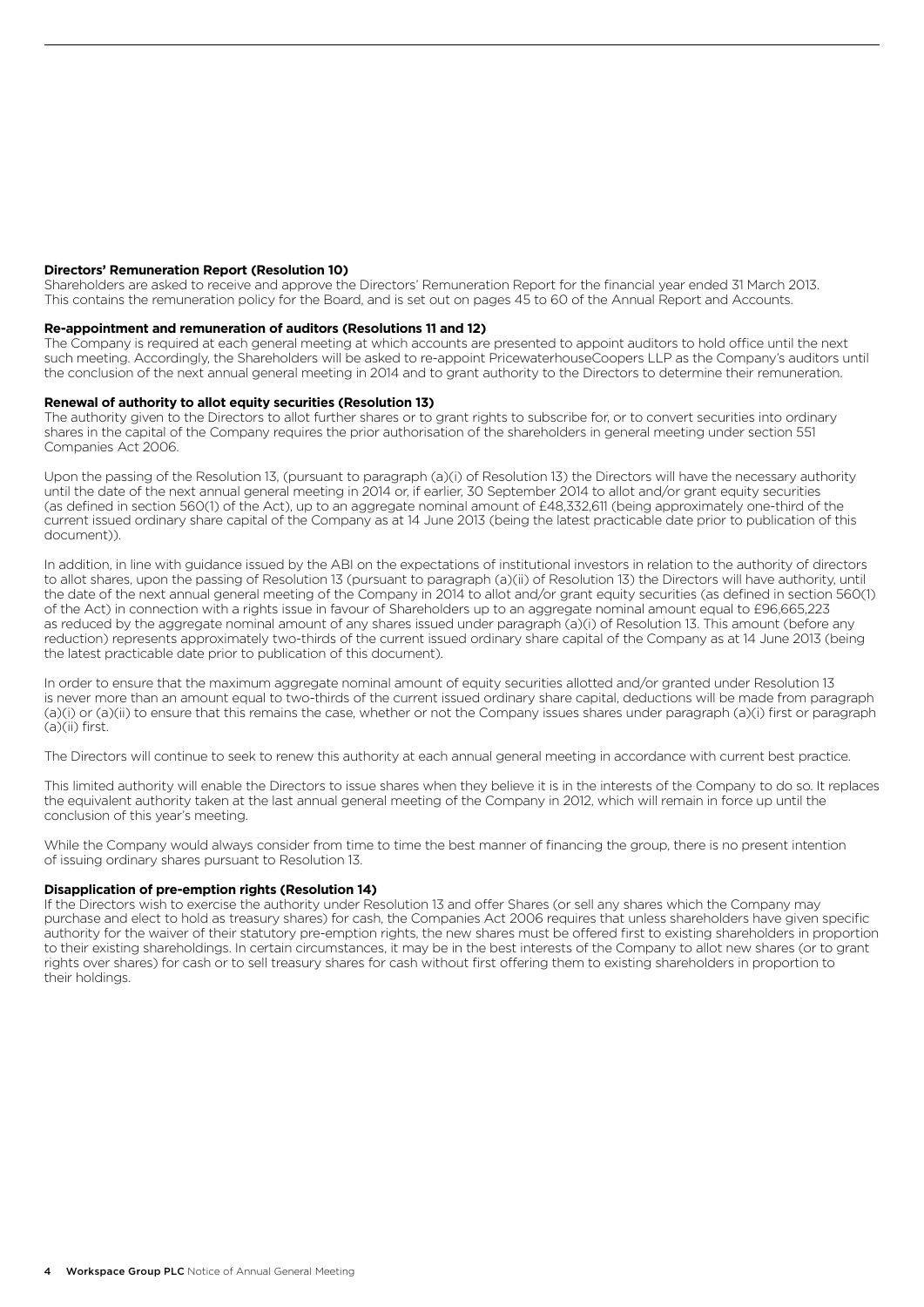Resolution 14 empowers the Directors until the date of the next annual general meeting of the Company in 2014 or, if earlier, 30 September 2014, to allot and/or grant equity securities for cash (or transfer shares which are from time to time held by the Company in treasury) (i) (a) by way of a rights issue (subject to certain exclusions), or (b) by way of an open offer or other offer of securities (not being a rights issue) in favour of existing shareholders in proportion to their shareholdings (subject to certain exclusions) or (ii) otherwise than pursuant to (i) up to an aggregate nominal value of £7,249,891 which is equivalent to approximately 5% of the issued ordinary share capital of the Company on 14 June 2013, being the latest practicable date prior to the printing of this Notice. The Directors will seek to renew such authority and power at successive annual general meetings.

This limited authority will enable the Directors to issue shares when they believe it is in the interests of the Company to do so. It replaces the equivalent authority granted at the last annual general meeting of the Company in 2012 over one third of the Company's then issued ordinary share capital, which will remain in force up until the conclusion of the AGM.

As at 14 June 2013 (being the last practicable date prior to publication of this document), the Company held no shares in treasury.

#### **Authority for purchase of own shares (Resolution 15)**

Resolution 15 authorises the Company to make market purchases (within the meaning of section 693 of the Act) on the London Stock Exchange of up to a maximum aggregate nominal amount of 14,499,783 Ordinary Shares (equivalent to approximately 10% of the current issued ordinary share capital of the Company as at 14 June 2013 (being the latest practicable date prior to publication of this document)), at a minimum price per Ordinary Share of its nominal value and a maximum price of the higher of (i) 105% of the average of the middle market quotations of the Ordinary Shares as derived from the London Stock Exchange Trading System for the five business days immediately preceding the day on which that Ordinary Share is contracted to be purchased and (ii) the higher of the last independent trade and the highest current independent bid on the London Stock Exchange Daily Official List at the time the purchase is carried out. Resolution 15 should not be taken as an indication that the Company will purchase Ordinary Shares at any particular price or indeed at all. The Directors would only consider making purchases if they believe that such purchases would result in an increase in earnings per share and are in the best interests of the Shareholders. Any Ordinary Shares purchased under the authority would either be cancelled, and the number of Ordinary Shares in issue would be reduced accordingly, or would be held in treasury.

The authority will expire at the conclusion of the annual general meeting of the Company in 2014 or, if earlier, 18 months after the passing of Resolution 15. It is intended to renew such authority and power at successive annual general meetings.

The Directors would consider holding as treasury shares any shares which the Company repurchases pursuant to the authority provided by this Resolution 15. To the extent that any shares repurchased by the Company are held in treasury, earnings per share will only be increased on a temporary basis until such time as the shares are sold or transferred out of treasury. Overall, the Directors believe that the ability of the Company to hold shares in treasury will provide the Company with greater flexibility in the management of its share capital. The Company has options outstanding over 4,011,803 shares, the aggregate nominal amount of which represents approximately 2.8% of the Company's current issued Ordinary Shares as at 14 June 2013 (being the latest practicable date prior to publication of this document). If the Company bought back the maximum number of Ordinary Shares permitted pursuant to this Resolution, then the total number of options to subscribe for Ordinary Shares outstanding at 14 June 2013 would represent 3.1% of the reduced issued share capital of the Company.

#### **Authority to retain a notice period of fourteen clear days for general meetings (Resolution 16)**

Resolution 16 is a resolution to allow the Company to hold general meetings (other than annual general meetings) on 14 clear days' notice. Before the coming into force of the Shareholders' Rights Regulations on 3 August 2009, the Company was able to call general meetings (other than an annual general meeting) on 14 clear days' notice without obtaining shareholder approval. Changes made to the Act by the Shareholders' Rights Regulations increased the notice period required for general meetings of the Company to 21 days unless shareholders approve a shorter notice period (which cannot be less than 14 clear days).

Accordingly, in order to preserve the Company's ability to call general meetings (other than an annual general meeting) on 14 clear days' notice, Resolution 16 seeks such approval from Shareholders. The flexibility offered by this Resolution will be used where, taking into account the circumstances, the Directors consider this appropriate in relation to the business to be considered at the general meeting. If granted, the approval will be effective until the Company's next annual general meeting in 2014, when it is intended that a similar resolution will be proposed.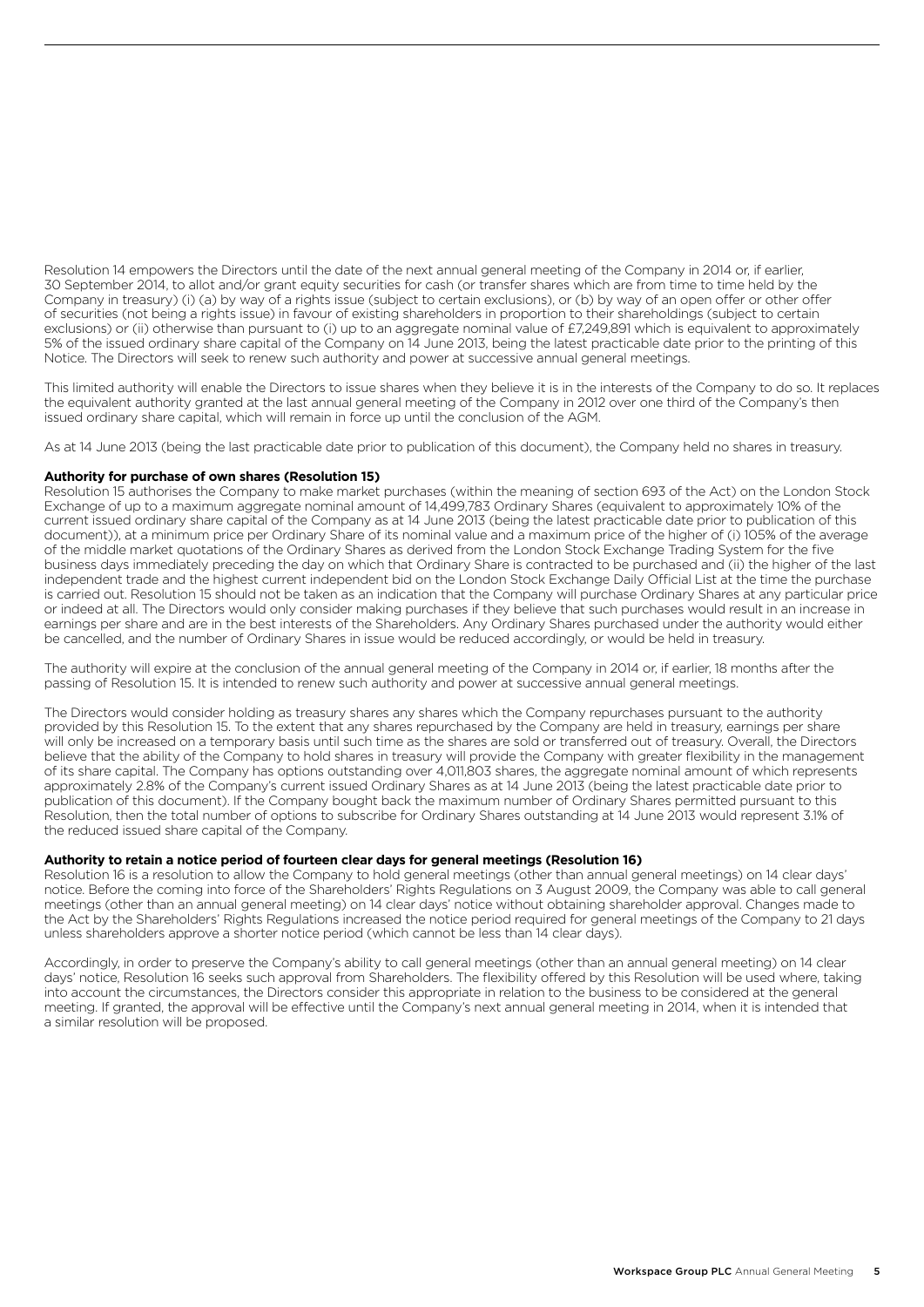#### **Action to be taken**

You will find enclosed a form of proxy for use at the AGM, to be held Chester House, Kennington Park, 1-3 Brixton Road, London SW9 6DE at 11.00 a.m. on Thursday, 25 July 2013.

Whether or not you intend to be present at the AGM you are requested to complete and sign the enclosed form of proxy and return it as soon as possible to the Company's registrars, Computershare Investor Services PLC, The Pavilions, Bridgwater Road, Bristol BS99 6ZY. Members may also register the appointment of a proxy electronically by accessing the website www.eproxyappointment.com, which is operated by Computershare Investor Services PLC. In either case, the proxy appointment must be received by Computershare Investor Services PLC by no later than 48 hours before the time of the AGM.

Alternatively, CREST members who wish to appoint a proxy or proxies through the CREST electronic proxy appointment service may do so by using the procedures described in the CREST Manual. CREST messages must be received by the issuer's agent not later than 48 hours before the time appointed for holding the AGM. Completion and return of a form of proxy will not preclude Shareholders from attending and voting at the AGM should they choose to do so.

#### **Recommendation**

Your Board considers that the resolutions to be proposed at the AGM are in the best interests of the Company and the Shareholders as a whole, and the Board unanimously recommends that you vote in favour of the proposed resolutions, as the Directors intend to do in respect of their own beneficial shareholdings.

Yours sincerely

**Daniel Kitchen** Chairman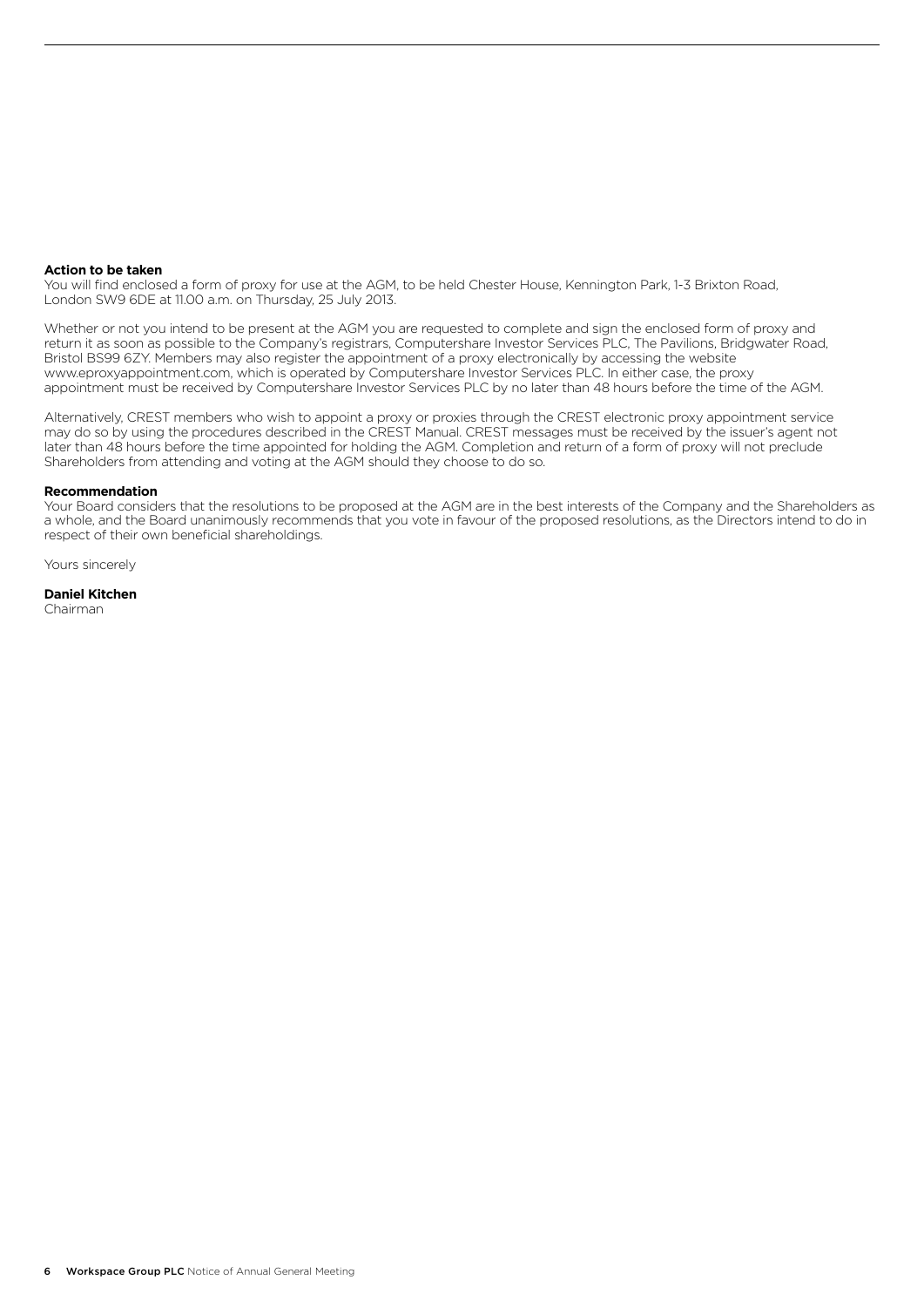## **Workspace Group PLC (Incorporated and registered in England and Wales under number 2041612)**

#### **NOTICE OF ANNUAL GENERAL MEETING**

NOTICE IS HEREBY GIVEN that the twenty-seventh Annual General Meeting of the Company will be held at Chester House, Kennington Park, 1-3 Brixton Road, London SW9 6DE at 11.00 a.m. on Thursday 25 July 2013 to consider and, if thought fit, to pass the following resolutions, of which numbers 1 to 13 will be proposed as ordinary resolutions and numbers 14 to 16 as special resolutions:

**To consider and, if thought fit, to pass each of the following resolutions as an ordinary resolution:**

- **1. To receive and adopt the Company's Annual Report and Accounts.**
- **2. To declare a final dividend of 6.45 pence per Ordinary Share in respect of the financial year ended 31 March 2013.**
- **3. To re-elect as a director Mr Daniel Kitchen who retires by rotation and, being eligible, offers himself for re-election.**
- **4. To re-elect as a director Mr Jamie Hopkins who retires by rotation and, being eligible, offers himself for re-election.**
- **5. To re-elect as a director Mr Graham Clemett who retires by rotation and, being eligible, offers himself for re-election.**
- **6. To re-elect as a director Dr Maria Moloney who retires by rotation and, being eligible, offers herself for re-election.**
- **7. To re-elect as a director Mr Bernard Cragg who retires by rotation and, being eligible, offers himself for re-election.**
- **8. To elect as a director Mr Chris Girling who has been appointed as a director of the Company since the last Annual General Meeting of the Company in 2012 and retires in accordance with article 80 of the Articles and who, being eligible, offers himself for reappointment as a director.**
- **9. To elect as a director Mr Damon Russell who has been appointed as a director of the Company since the last Annual General Meeting of the Company in 2012 and retires in accordance with article 80 of the Articles and who, being eligible, offers himself for reappointment as a director.**
- **10. To receive and approve the Directors' Remuneration Report for the financial year ended 31 March 2013 contained within the Annual Report and Accounts.**
- **11. To re-appoint PricewaterhouseCoopers LLP as auditors of the Company to hold office from the conclusion of this meeting until the conclusion of the annual general meeting in 2014.**
- **12. To authorise the Directors to determine the remuneration of the auditors.**

### **13. THAT:**

- a) in substitution for all subsisting authorities to the extent unused, the Directors be and they are hereby generally and unconditionally authorised, in accordance with section 551 of the Act, to exercise all the powers of the Company to allot and/or grant rights to subscribe for, or to convert any security into, equity securities (as defined in section 560(1) of the Act) in the Company:
	- (i) up to an aggregate nominal amount of £48,332,611 (such amount to be reduced by the nominal amount of any equity securities (as defined in section 560(1) of the Act) previously allotted and/or granted under paragraph (a)(ii) below in excess of such sum); and
	- (ii) comprising equity securities (as defined in section 560(1) of the Act) up to an aggregate nominal amount of £96,665,223 (such amount to be reduced by any allotments and/or grants previously made under paragraph (a)(i) above) in connection with an offer by way of a rights issue:
		- (A)to ordinary shareholders in proportion (as nearly as may be practicable) to their existing holdings; and
		- (B) to holders of other equity securities as required by the rights of those securities or as the Board otherwise considers necessary,

 and so that the Board may, in either case, impose any limits or restrictions and make any arrangements which it considers necessary or expedient to deal with treasury shares, fractional entitlements, record dates or with legal, regulatory or practical problems in, or under the laws, or the requirements of any regulatory body or any stock exchange in any territory or otherwise howsoever.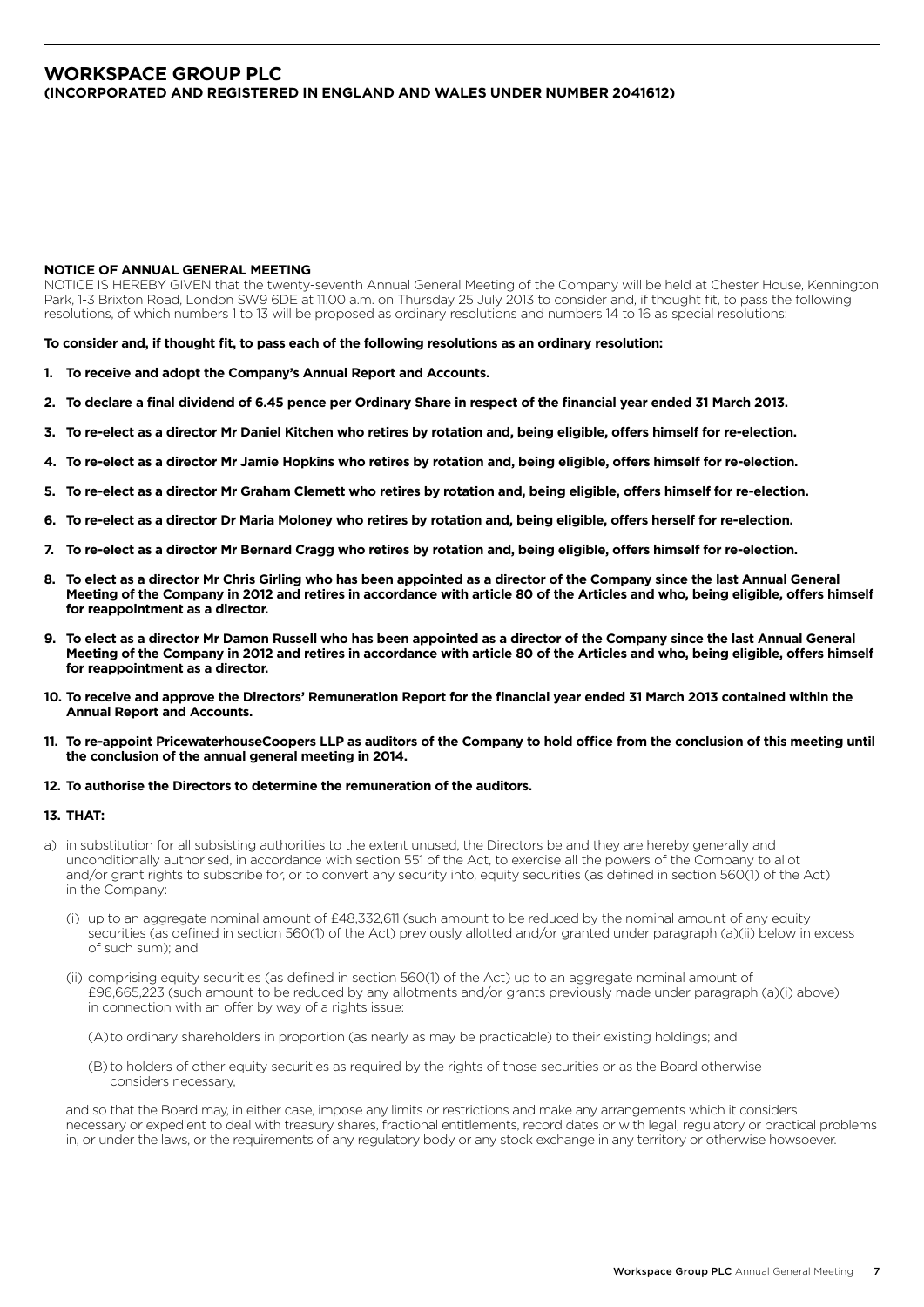The authority conferred on the Directors under paragraphs (i) and (ii) above shall expire at the conclusion of the next annual general meeting of the Company in 2014 or, if earlier, 30 September 2014, but so that this authority shall allow the Company to make offers or agreements before the expiry of this authority which would or might require equity securities (as defined in section 560(1) of the Act) to be allotted and/or granted after such expiry and notwithstanding such expiry the Directors may allot and/or grant such equity securities in pursuance of such offers or agreements; and

(b) words and expressions defined in or for the purposes of Part 17 of the Act shall bear the same meanings in this resolution.

#### **14. To consider and, if thought fit, to pass the following resolution as a special resolution:**

**THAT** in substitution for all subsisting authorities to the extent unused:

- (a) the Directors be and they are hereby empowered pursuant to section 570 and section 573 of the Companies Act 2006 (the "**Act**"):
- (i) subject to the passing of Resolution 13 set out in this Notice, to allot and/or grant equity securities for cash pursuant to the authority given in accordance with section 551 of the Act by Resolution 13; and
- (ii) to transfer shares which are held by the Company in treasury,

 as if section 561(1) of the Act did not apply to any such allotment, grant and/or transfer, provided that this power shall be limited to the allotment, grant and/or transfer of equity securities:

- (A) in connection with or the subject of an offer or invitation, open for acceptance or application for a period fixed by the Directors, to (i) holders of Ordinary Shares in the Company and (ii) holders of such other equity securities of the Company as the Directors may determine, in proportion (as nearly as practicable) to their existing holdings on a record date fixed by the Directors or (where applicable) in accordance with the rights for the time being attached to such equity securities subject to such exclusions or other arrangements as the Directors may deem necessary or expedient to deal with treasury shares, fractional entitlements, record dates or with legal, regulatory or practical problems in or under the laws of, or the requirements of any regulatory body or any stock exchange in any territory, or otherwise howsoever;
- (B) in connection with the terms of any share option scheme for the time being operated by the Company (and any shares acquired or held by the Company in treasury may be transferred in satisfaction of the exercise of options under such scheme); and
- (C) otherwise than pursuant to sub-paragraphs (A) and (B) up to an aggregate nominal amount of £7,249,891,

 and shall expire at the conclusion of the next annual general meeting of the Company in 2014 or, if earlier, on 30 September 2014, except that the Company may, before such expiry, make offers or agreements which would or might require equity securities to be allotted, granted or transferred after such expiry and notwithstanding such expiry the Directors may allot, grant or transfer equity securities in pursuance of such offers or agreements;

- (b) all powers previously conferred under section 570 of the Act be and they are hereby revoked, provided that such revocation shall not have retrospective effect; and
- (c) words and expressions defined in or for the purposes of Part 17 of the Act shall bear the same meanings in this resolution.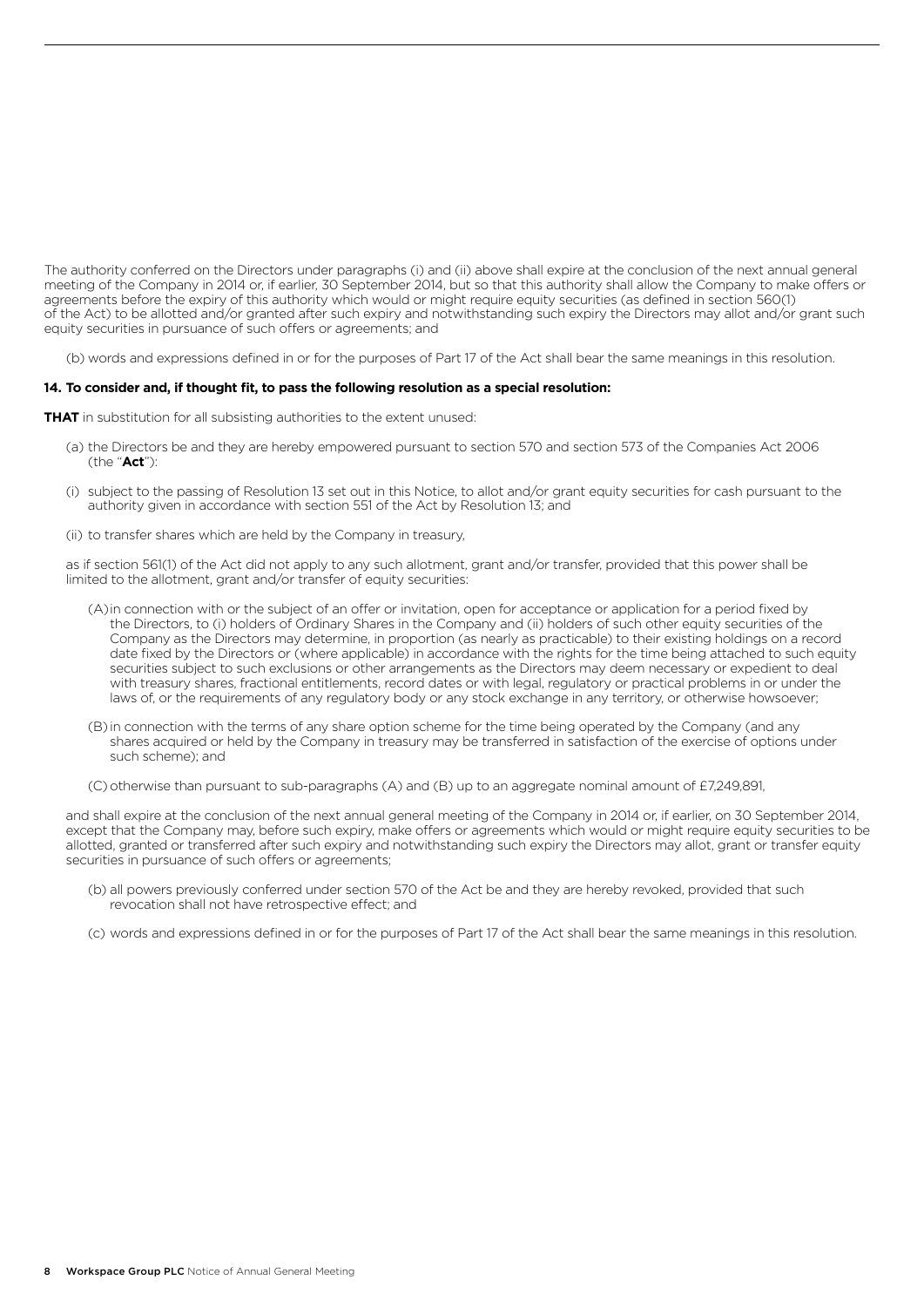### **15. To consider and, if thought fit, to pass the following resolution as a special resolution:**

**THAT** the Company be and is hereby generally and unconditionally authorised, pursuant to and in accordance with section 701 of the Companies Act 2006 (the "**Act**"), to make market purchases (within the meaning of section 693(4) of the Act) of Ordinary Shares in the capital of the Company on such terms and in such manner as the Directors may from time to time determine, provided that:

- (a) the maximum aggregate number of Ordinary Shares hereby authorised to be purchased shall be 14,499,783 Ordinary Shares of £1.00 each;
- (b) the minimum price which may be paid for an Ordinary Share is the nominal value of such Ordinary Share;
- (c) the maximum price which may be paid for an Ordinary Share is the highest of:
	- (i) an amount equal to 105% of the average of the middle market quotations for an Ordinary Share (as derived from the London Stock Exchange Daily Official List) for the five business days immediately preceding the date on which the Ordinary Share is contracted to be purchased; and
	- (ii) the higher of the price of the last independent trade of an Ordinary Share and the highest current independent bid for an Ordinary Share on the London Stock Exchange Official List as derived from the London Stock Exchange Trading System at the time the purchase is carried out;
- (d) the minimum and maximum prices per Ordinary Share referred to in sub-paragraphs (b) and (c) of this resolution are in each case exclusive of any expenses payable by the Company;
- (e) the authority hereby conferred shall expire at the conclusion of the next annual general meeting of the Company in 2014 or, if earlier, 18 months after the date of the passing of this resolution, unless such authority is varied, revoked or renewed prior to such time by the Company in a general meeting by a special resolution; and
- (f) the Company may make a contract to purchase Ordinary Shares under the authority hereby conferred prior to the expiry of such authority which will or may be completed wholly or partly after the expiration of such authority, and the Company may purchase Ordinary Shares in pursuance of any such contract as if the authority conferred hereby had not expired.

#### **16. To consider and, if thought fit, to pass the following resolution as a special resolution:**

**THAT** a general meeting other than an annual general meeting of the Company may be called on not less than 14 clear days' notice.

By order of the Board

#### **Carmelina Carfora**

Company Secretary Dated: 19 June 2013

#### **Registered Office:**

Chester House Kennington Park 1-3 Brixton Road London SW9 6DE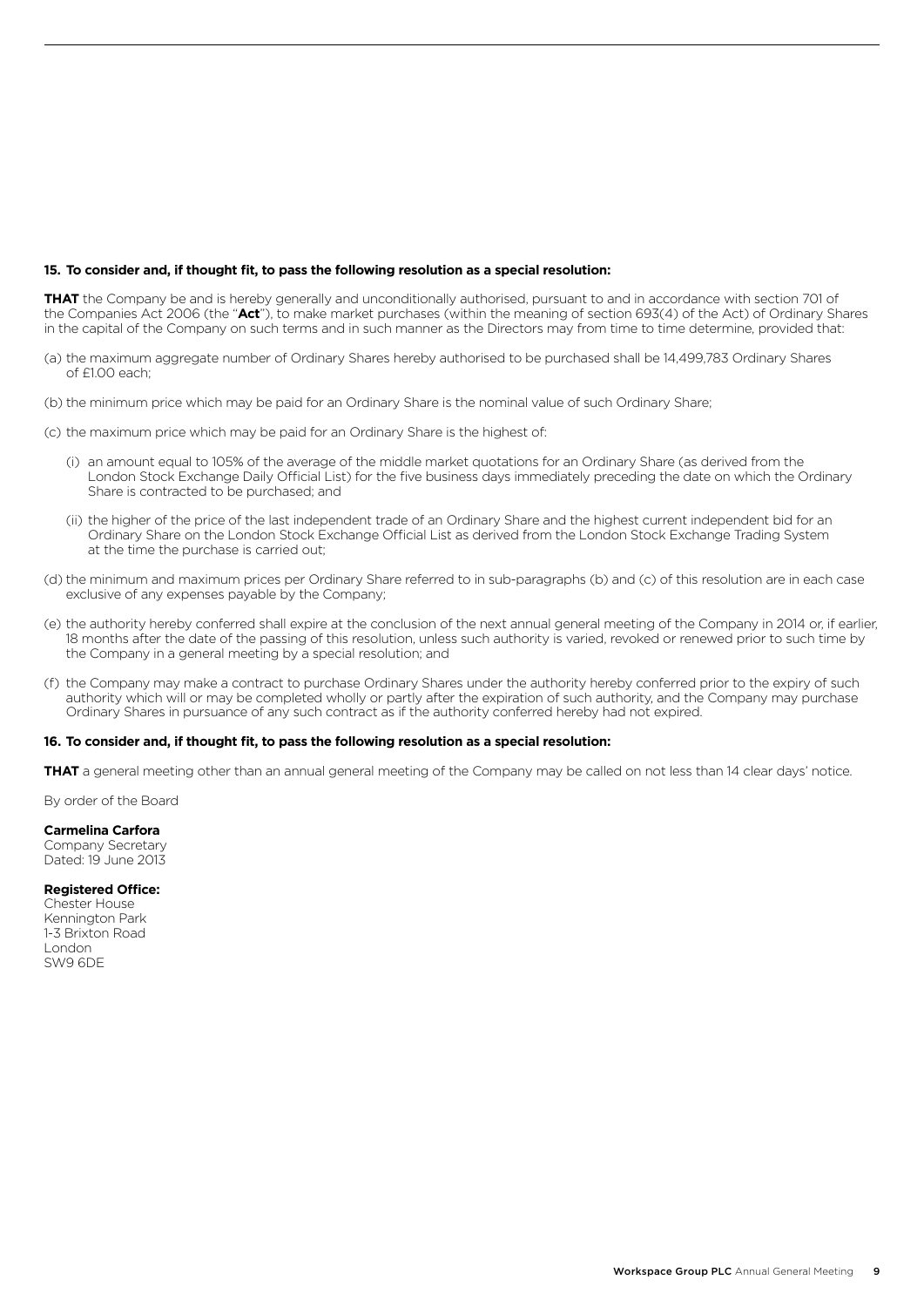# **NOTES**

- 1 Pursuant to Regulation 41 of the Uncertificated Securities Regulations 2001, only those shareholders entered in the register of members of the Company at the close of business on the day which is two days before the day of the AGM (or, in the event of any adjournment, on the day which is two days before the day of the adjourned meeting) shall be entitled to attend and vote at the AGM in respect of the shares registered in their name at that time. Changes to entries on the register of members after that time shall be disregarded in determining the rights of any person to attend or vote at the AGM.
- 2 A member is entitled to appoint one or more proxies to exercise all or any of the member's rights to attend, speak and vote at the AGM. A proxy need not be a member of the Company. If a member appoints more than one proxy to attend the AGM, each proxy must be appointed to exercise the rights attached to a different share or shares held by the member. If a member wishes to appoint more than one proxy and so requires additional forms of proxy, the member should contact the Company's registrars. A form of proxy accompanies this Notice. Completion and return of such proxy will not preclude a member from attending the AGM and voting in person.
- 3 To be valid, a form of proxy for use at the AGM and the power of attorney or authority (if any) under which it is signed, or a copy of such authority notarially certified must be signed and lodged with the Company's registrars, Computershare Investor Services PLC, The Pavilions, Bridgwater Road, Bristol BS99 6ZY, no later than 48 hours before the time fixed for the AGM or the adjourned meeting.
- 4 The right to appoint a proxy does not apply to persons whose shares are held on their behalf by another person and who have been nominated to receive communications from the Company in accordance with section 146 of the Companies Act 2006 (a Nominated Person). A Nominated Person may have a right under an agreement with the registered Shareholder who holds the shares on their behalf to be appointed (or to have someone else appointed) as a proxy. Alternatively, if a Nominated Person does not have such a right, or does not wish to exercise it, he/she may have a right under such an agreement to give instructions to the person holding the shares as to the exercise of voting rights.
- 5 CREST members who wish to appoint a proxy or proxies through the CREST electronic proxy appointment service may do so for the meeting and any adjournments thereof by using the procedures described in the CREST Manual. CREST personal members or other CREST sponsored members, and those CREST members who have appointed a voting service provider(s), should refer to their CREST sponsor or voting service provider(s), who will be able to take the appropriate action on their behalf.
- 6 In order for a proxy appointment or instruction made using the CREST service to be valid, the appropriate CREST message (a CREST Proxy Instruction) must be properly authenticated in accordance with Euroclear UK & Ireland Limited's specifications, and must contain the information required for such instruction, as described in the CREST Manual (available via www.euroclear.com/CREST). To appoint one or more proxies or to give an instruction to a proxy (whether previously appointed or otherwise) via the CREST system, CREST messages must be received by the Company's agent (ID number 3RA50) not later than 48 hours before the time appointed for holding the meeting. For this purpose, the time receipt will be taken to be the time (as determined by the timestamp generated by the CREST system) from which the Company's agent is able to retrieve the message by enquiry to CREST in the manner prescribed by CREST. After this time any change of instructions to proxies appointed through CREST should be communicated to the appointee through other means. The Company may treat as invalid a proxy appointment sent by CREST in the circumstances set out in regulation 35(5)(a) of the Uncertificated Securities Regulations 2001.
- 7 CREST members and, where applicable, their CREST sponsors, or voting service providers should note that Euroclear UK & Ireland Limited does not make available special procedures in CREST for any particular message. Normal system timings and limitations will, therefore, apply in relation to the input of CREST Proxy Instructions. It is the responsibility of the CREST member concerned to take (or, if the CREST member is a CREST personal member, or sponsored member, or has appointed a voting service provider, to procure that his CREST sponsor or voting service provider(s) take(s)) such action as shall be necessary to ensure that a message is transmitted by means of the CREST system by any particular time. In this connection, CREST members and, where applicable, their CREST sponsors or voting service providers are referred, in particular, to those sections of the CREST Manual concerning practical limitations of the CREST system and timings (www.euroclear.com/CREST).
- 8 Alternatively, members may register the appointment of a proxy for the AGM electronically, by accessing the website www. eproxyappointment.com, using the Control Number, PIN and Shareholder Reference Number set out on their proxy card, where full details of the procedure are given. This website is operated by Computershare Investor Services PLC. The proxy appointment and any power of attorney or other authority under which the proxy appointment is made must be received by Computershare Investor Services PLC not less than 48 hours before the time for holding the AGM or adjourned meeting or (in the case of a poll taken otherwise than at or on the same day as the meeting or adjourned meeting) for the taking of the poll at which it is to be used. The use of the internet service in connection with the AGM is governed by Computershare Investor Services PLC's conditions of use set out on the website, **www.eproxyappointment.com** and may be read by logging on to that site.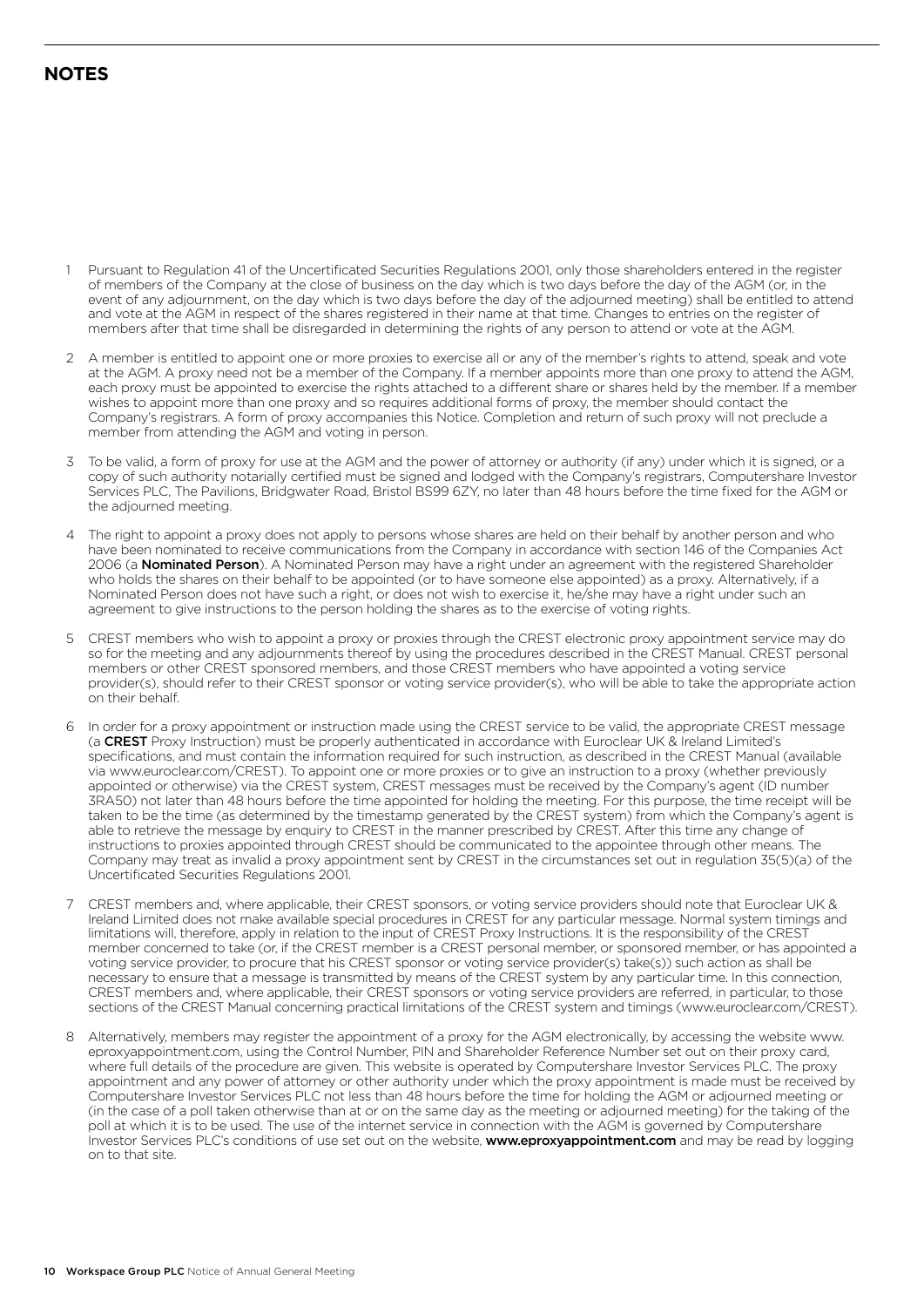- 9 Any corporation which is a member can appoint one or more corporate representatives who may exercise on its behalf all of its powers as a member provided that, if it is appointing more than one corporate representative, it does not do so in relation to the same shares. It is therefore no longer necessary to nominate a designated corporate representative.
- 10 As at 14 June 2013, being the latest practicable date prior to publication of this Notice, the Company had 144,997,835 Ordinary Shares in issue with a total of 144,997,835 voting rights.
- 11 The Executive Directors' service contracts and Non-Executive directors' letters of appointment are available for inspection at the Company's registered office and will be available for inspection during normal business hours on any week day (Saturdays, Sundays and Bank Holidays excluded) at the place of the AGM from 15 minutes prior to the commencement of the AGM until the conclusion thereof.
- 12 Under section 527 of the Companies Act 2006, members meeting the threshold requirements set out in that section have the right to require the Company to publish on a website a statement setting out any matter relating to:
	- (a) the audit of the Company's accounts (including the auditor's report and the conduct of the audit) that are to be laid before the AGM; or
	- (b) any circumstance connected with an auditor of the Company ceasing to hold office since the previous meeting at which annual accounts and reports were laid in accordance with section 437 of the Companies Act 2006.

The Company may not require the members requesting any such website publication to pay its expenses in complying with sections 527 or 528 of the Companies Act 2006. Where the Company is required to place a statement on a website under section 527 of the Companies Act 2006, it must forward the statement to the Company's auditor not later than the time when it makes the statement available on the website. The business which may be dealt with at the meeting includes any statement that the Company has been required under section 527 of the Companies Act 2006 to publish on a website.

- 13 Any member attending the AGM has the right to ask questions. The Company must cause to be answered any question relating to the business being dealt with at the AGM put by a member attending the meeting. However, members should note that no answer need be given in the following circumstances:
	- (a) if to do so would interfere unduly with the preparation of the meeting or would involve a disclosure of confidential information;
	- (b) if the answer has already been given on a website in the form of an answer to a question; or
	- (c) if it is undesirable in the interests in the Company or the good order of the meeting that the question be answered.
- 14 This Notice, together with information about the total numbers of shares in the Company in respect of which members are entitled to exercise voting rights at the AGM as at 14 June 2013, being the latest practicable date prior to the printing of this Notice and, if applicable, any members' statements, members' resolutions or members' matters of business received by the Company after the date of this notice, will be available on the Company's website www.workspace.co.uk.
- 15 Any electronic address provided either in this Notice or in any related documents (including the form of proxy) may not be used to communicate with the Company for any purposes other than those expressly stated.

#### Workspace Group PLC

Chester House Kennington Park 1-3 Brixton Road London SW9 6DE

- T +44 (0) 207 138 3300<br>F +44 (0) 207 247 0157
- F +44 (0) 207 247 0157
- W www.workspace.co.uk
- E info@workspace.co.uk